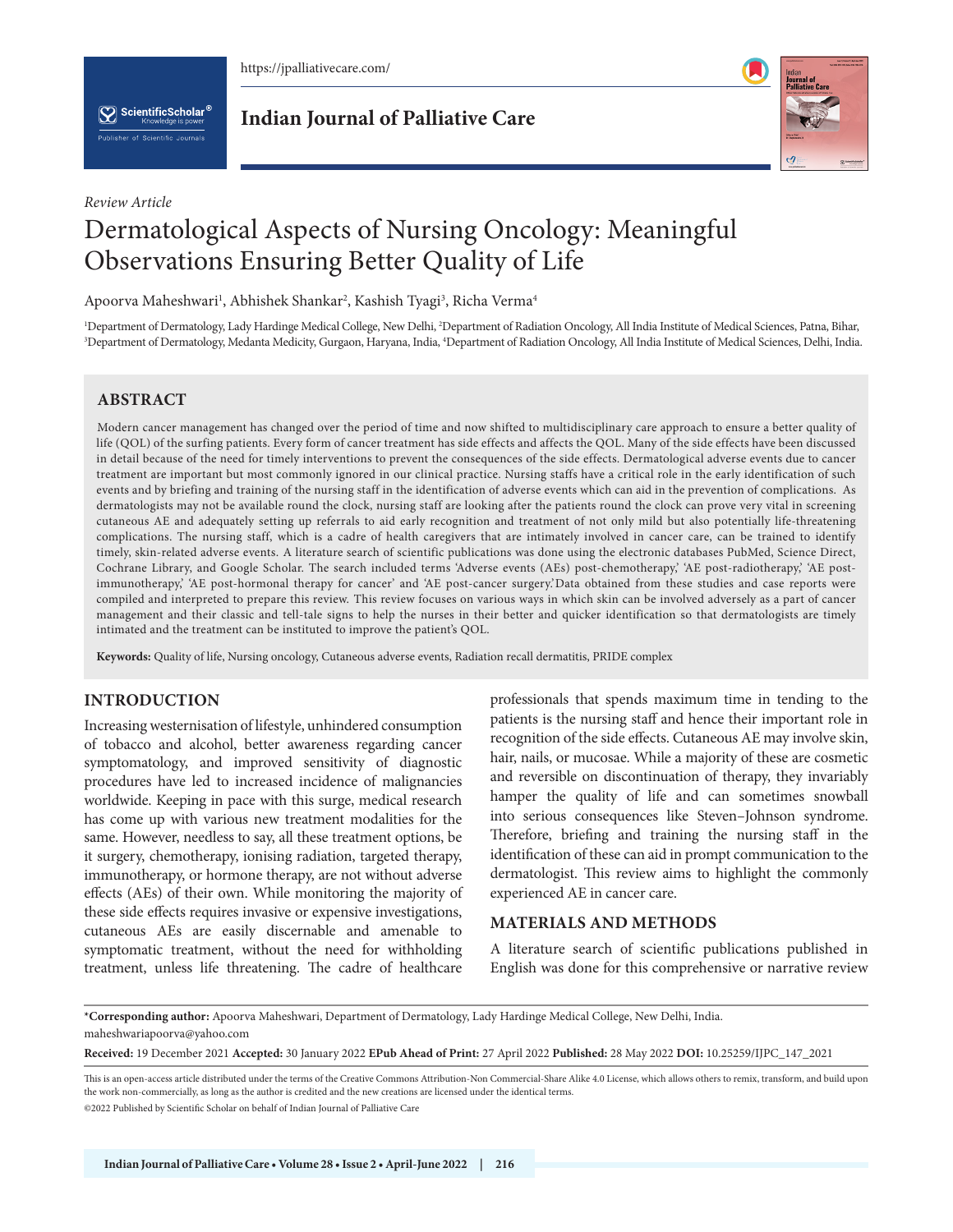using the electronic databases PubMed, Science Direct, Cochrane Library, and Google Scholar. The search included terms 'AE post-chemotherapy,' 'AE post-radiotherapy,' 'AE post-immunotherapy,' 'AE post-hormonal therapy for cancer' and 'AE post-cancer surgery.' Fifty articles and references within the articles so obtained were reviewed to identify additional studies available. Studies and case reports which met the following criteria were included in the present review:

- 1. English language publications
- 2. Those focusing on cutaneous adverse of cancer care.

Data obtained from studies and case reports were compiled and interpreted to prepare this review.

#### **Post-chemotherapy dermatological events**

Various specific and non-specific dermatological AEs may follow the administration of different classes of chemotherapeutic agents. Most of these are because of cytotoxic effects of these drugs on the actively multiplying cells of skin and appendages or because of direct toxicity due to local drug deposition.

### **Cutaneous events**

### *Toxic erythema of chemotherapy*

It includes palmoplantar erythrodysesthesia (PPED), intertriginous eruption of chemotherapy (IEOC), and neutrophilic eccrine hidradenitis (NEH). Direct toxicity of chemotherapeutic agents after their excretion through eccrine sweat glands, which are maximally concentrated on palms and soles, explains predominant acral affliction. Other factors such as friction and trauma may play a role in distribution. They usually present between 2 days and 3 weeks and doxorubicin, docetaxel, cytarabine, and capecitabine are most commonly implicated.

PPED is characterised by a prodrome of burning and itching followed by the appearance of well-defined erythema and oedema. This eruption may become bullous and erode. Paclitaxel has emerged as one of the drugs responsible for this eruption $[1,2]$  IEOC has dusky erythema, papules, and coalescing plaques in flexures, which resolves with hyperpigmentation.<sup>[3,4]</sup> Similar eruption over palms, face, and trunk, along with pustules, urticated plaques and purpura is seen in NEH.<sup>[5,6]</sup>

No standardised treatment regimen is available and thus symptomatic management is to be done.

#### *Papulopustular eruptions*

It is characterised by sterile pustules and papules in the seborrheic distribution of the face, scalp, chest, and back, usually within 2 weeks of drug administration. The most common culprits include EGFR inhibitors like cetuximab, tyrosine kinase inhibitors like erlotinib, and mitogenactivated protein kinase inhibitors like selumetinib.[7]

Multinational Association of Supportive Care in Cancer has given a severity grading scale.<sup>[8]</sup>

#### *Dyspigmentation*

Dyspigmentation may involve hyperpigmentation and hypopigmentation and occurs within a few days to 6 months. Former may be generalised, involve nail or mucosa, localised to the injection site, or maybe in distinct patterns. Flagellate hyperpigmentation due to bleomycin and serpentine supravenous hyperpigmentation along the distribution of veins, secondary to drugs such as fluorouracil are welldescribed patterned pigmentation.<sup>[9]</sup> Hyperpigmentation usually resolves post drug discontinuation.

Hypopigmentation due to melanocyte toxicity, induced by drugs such as doxorubicin, imatinib, and dasatinib, occurs in symmetric distribution on the trunk or acrally and persists despite treatment termination.<sup>[10]</sup>

### *Photosensitivity*

Abnormal light reactivity following administration of certain chemotherapeutic drugs may be of phototoxic, photoallergic, or recall reactions to UV and visible lights.<sup>[11]</sup> The phototoxic reaction appears within 12–24 h of culprit drug administration, presenting as well demarcated, painful erythema and oedema which may progress to vesiculation and desquamation, predominantly affecting photo exposed sites. This is due direct cytotoxic effects of the locally accumulated drug, which causes cell damage after absorption of a specific wavelength of light.<sup>[11]</sup> Drugs commonly implicated include methotrexate, fluorouracil, and dacarbazine.<sup>[12]</sup>

Eczematous eruption appearing primarily in photo distribution, after about 2–3 days, due to T-cell-mediated response to drug metabolite acting as photoantigen, is called photoallergic reaction. It resolves within 3 weeks with pigmentation. Tegafur and flutamide are implicated.<sup>[13]</sup>

#### *Recall reaction*

It will be discussed in AE to radiotherapy.

#### *Others*

Less commonly encountered events include xerosis secondary to cetuximab, paclitaxel; hand-foot syndrome secondary to sunitinib, docetaxel, and ichthyosis secondary to methotrexate and generalised pruritus secondary to cyclophosphamide and epirubicin.[14-16]

#### **Hair and nail changes**

#### *Hair changes*

Chemotherapy-induced alopecia is due to hair being involved as an innocent bystander of cytostatic toxicity of hair matrix cells. Incidence is almost 65%.<sup>[17]</sup> Taxanes, doxorubicin, and cyclophosphamide are most commonly implicated. Initial hair fall is focal, mainly confined over the vertex and above ears. By 2–3 months, a more diffuse pattern of hair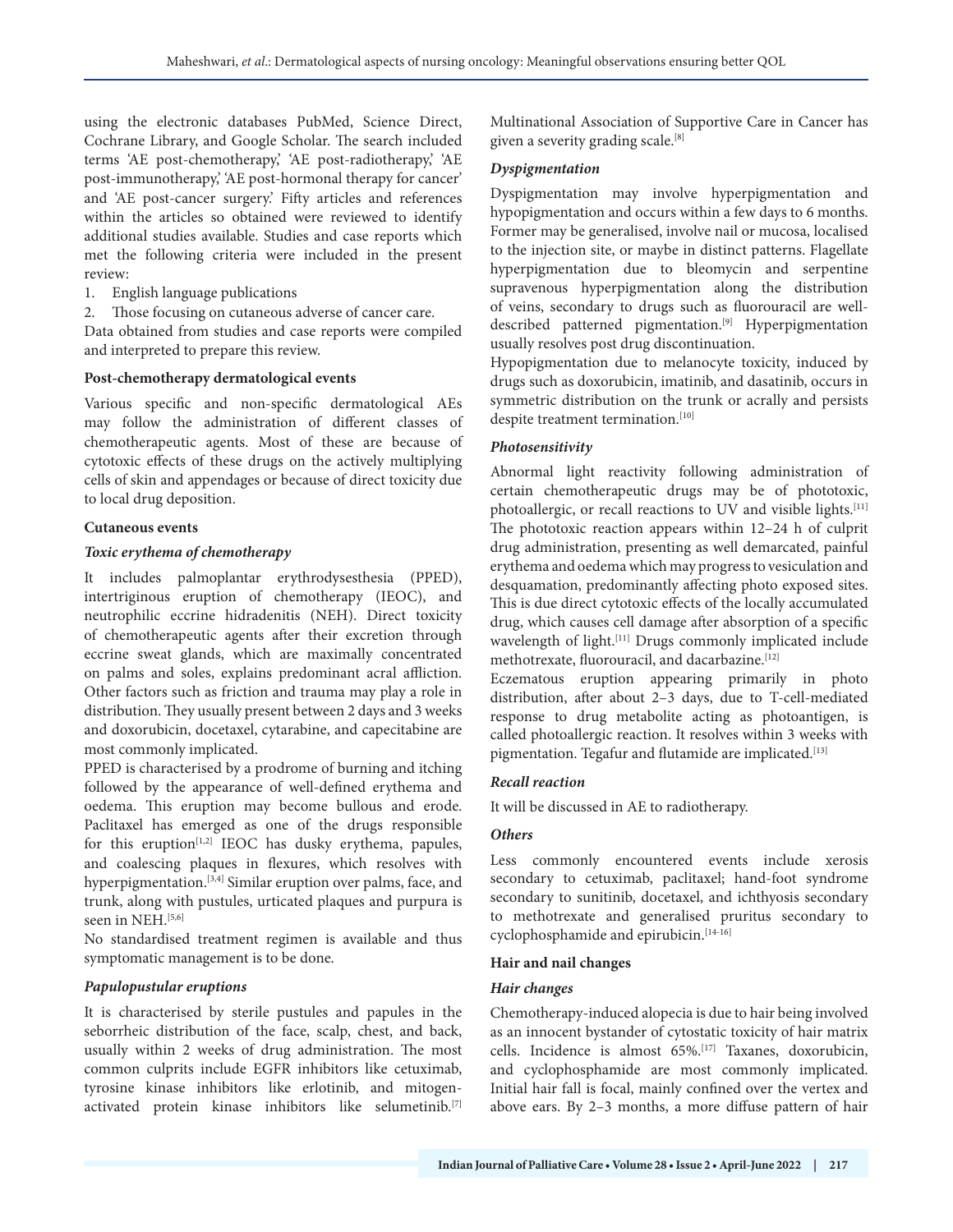loss becomes established. Resolution post discontinuation becomes evident between 3 and 6 months.<sup>[18]</sup>

Chemotherapy-induced hypertrichosis on treatment with cetuximab, erlotinib, and gefitinib may involve face, scalp, or eyelashes (trichomegaly).<sup>[19]</sup> Scalp hair may become a slow growing, brittle and curly. Trichomegaly causes trichiasis and facial hypertrichosis causes cosmetic concerns. These changes occur 2–6 months into chemotherapy and may resolve on stopping treatment.<sup>[20]</sup>

# *Nail changes*

The incidence of nail changes ranges from 0 to 44%.[21] Nail plate, matrix, and bed may all be involved and lead to onycholysis, beau's lines, onychomadesis, subungual haemorrhages, paronychia, and pigmentation. EGFR inhibitors, taxanes, and bleomycin are primary culprits. Photo-onycholysis and Mees lines secondary to Melphalan are well documented.[22]

### **Chemotherapy-induced mucositis**

Both chemotherapy and radiotherapy can lead to oral mucositis. This leads to dysphagia and consequently reduced oral intake and weight loss. Upregulation of proinflammatory cytokines and generation of reactive oxygen species leads to mucosal DNA damage and inflammation.[23] Clinically, there are mucosal erythema, aphthae, and ulceration, predominantly on buccal mucosa but any part of the oral cavity can be involved. Secondary infection of ulceration may occur.[24] National Cancer Institute has given a severity grading system.[25]

# **Post-radiotherapy dermatological events**

Radiotherapy consists of high-energy ionising radiation to target and kills cancer cells. It can be administered as external beam radiotherapy or as internal radiotherapy. Skin AE can be divided into early (days to weeks) and late (months to years).

# *Radiation dermatitis (RD)*

It generally manifests as well-demarcated cutaneous changes in the irradiated field. It can be classified into acute and chronic RD. Acute RD occurs within 90 days of irradiation as erythema and oedema followed by desquamation. Severe cases may progress to necrosis and ulceration. Chronic RD may occur anytime between 15 days and 10 years, primarily due to increased collagen deposition, damaged elastin, and follicular structure loss.[26]

# *Recall reaction*

Anticancer drugs such as methotrexate, docetaxel, and paclitaxel lead to 'recalling' of an eruption similar to that of an acute radiation reaction, in a previously irradiated field.<sup>[27]</sup> Irradiation and subsequent drug administration should be at least 7 days apart, with the majority of reactions occurring when the interval is <2 months. The shorter the intervening duration, the more severe is the reaction.<sup>[28]</sup> Occasionally, there may be the generalisation of the eruption beyond the irradiation field.

# *Others*

Chronic ulceration, which may have to be biopsied to rule out secondary malignancy, may develop due to necrosis. Radiation-induced cutaneous vascular neoplasms such as angiosarcomas may occur in irradiated skin in breast conserving treatment.[29] Post-irradiation burns and morphoea, erythema nodosum, and vitiligo have been reported.[30-32]

# **Post-targeted therapy dermatological events**

Targeted therapy aims to minimise the cytotoxic effects of chemotherapy on rapidly multiplying cells other than the tumour cells, by targeting specific tumourigenic pathways. Most commonly used therapies target epidermal growth factor receptor (EGFR), vascular endothelial growth factor (VEGF), human epidermal growth factor receptor 2 (HER2), anaplastic lymphoma kinase, and BRAF.

Common cutaneous AE associated with EGFR inhibitors has been clubbed together in an acronym-PRIDE complex which incorporates papulopustules and/or paronychia, regulatory abnormalities of hair growth, itching, and dryness due to EGFR inhibition.[33] Since VEGF inhibitors interfere with angiogenesis, which is an important step in wound healing, wound dehiscence has been reported with the use of VEGF inhibitors.[34] Cutaneous AE is rare with HER2 targeting agent but morbilliform rash and flagellate erythema have been reported with trastuzumab.<sup>[35,36]</sup>

Among the targeted therapies, BRAF inhibitors have most commonly been reported to have cutaneous AE. BRIM 2, BRIM 3, and BREAK Phase II studies have mentioned several skin events post-treatment with vemurafenib and dabrafenib, most notable being pruritus, photosensitivity, maculopapular rash, Steven–Johnson syndrome (SJS), and toxic epidermal necrolysis (TEN).<sup>[37,38]</sup> Rarely reported AE includes panniculitis, Darier's like eruption, vasculitis, and erythema nodosum.[37,39]

# **Post-immunotherapy dermatological events**

Immunotherapy for cancer treatment targets the immunological checkpoints such as cytotoxic T-lymphocyteassociated antigen 4 (CTLA4) and programmed death 1 (PD1) which otherwise negatively regulate T-cell functions and thus their negation through immunotherapy boosts T-cell numbers and functions and helps to target and fight off cancer cells. Ipilimumab (CTLA-4 inhibitor) has been known to cause mild pruritus with no rash to severe eruptions such as SJS and TEN. Others include morbilliform eruptions, lichenoid exanthems, vitiligo, and prurigo nodularis. $[40,41]$ Nivolumab and pembrolizumab (PD1 inhibitors) have led to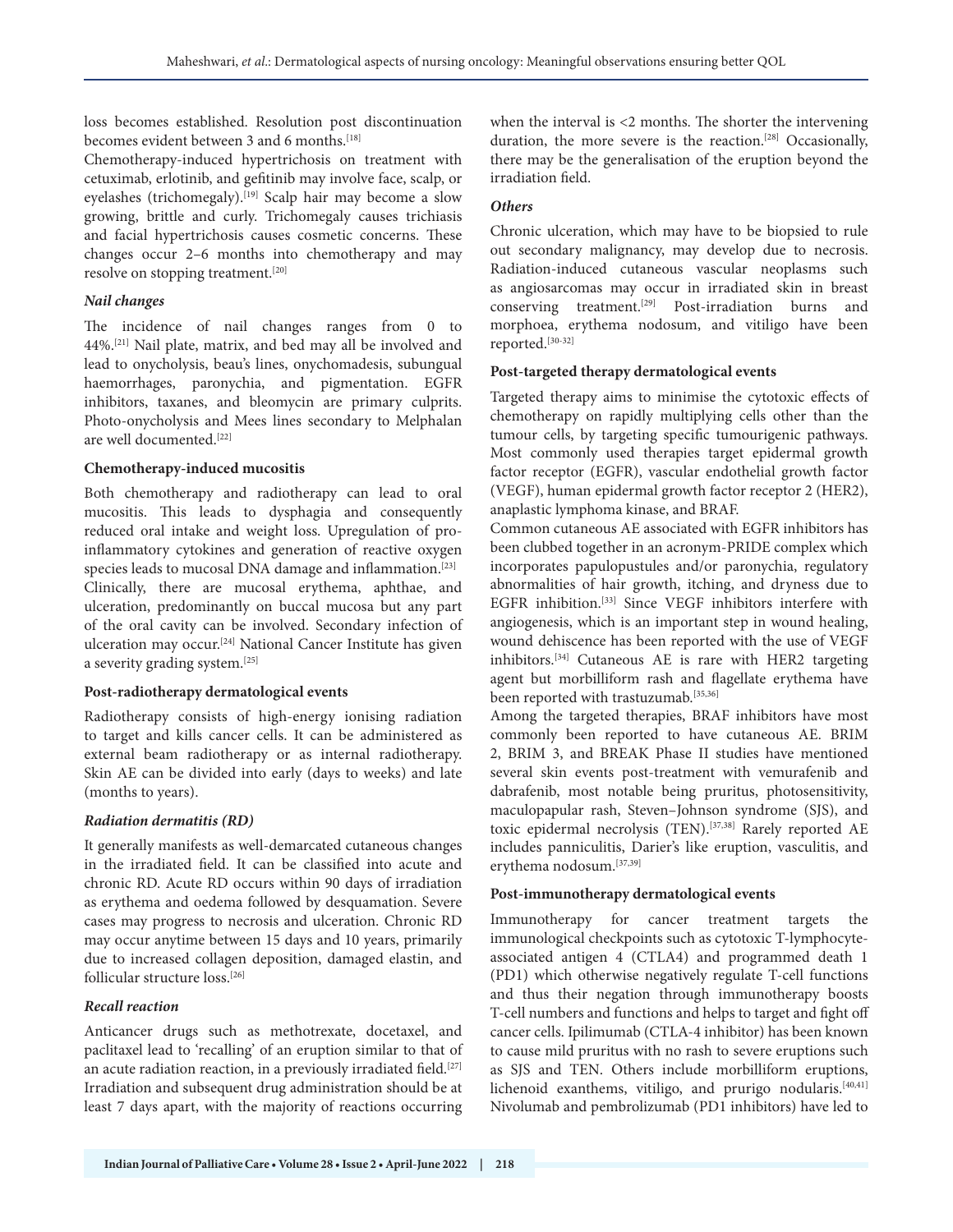similar but less severe AE with the predominance of lichenoid eruptions, eczema, and vitiligo. Rarely, actinic keratoses and seborrheic keratoses have been seen after immunotherapy with nivolumab.<sup>[42]</sup>

## **Post hormone therapy dermatological events**

The rationale behind endocrine therapy in breast carcinoma is the presence of oestrogen and progesterone receptors. While oestrogen is responsible for the stromal proliferation, progesterone brings about glandular proliferation. Targeting their interaction with their receptors blocks their proliferative potential in ER/PR-positive breast cancers. This can be accomplished either using selective oestrogen receptor modulators like tamoxifen or by prevention of conversion of steroidogenic precursors into oestrogen using aromatase inhibitors.

Tamoxifen has been reported in various case studies to have caused porphyria cutanea tarda, subacute cutaneous lupus erythematosus, recall reaction, vasculitis, SJS/TEN, pseudolymphoma, life-threatening angioedema in patients of hereditary angioedema and melasma.<sup>[43-48]</sup> Literature reports various rare skin side effects of AI like anastrozole, namely, maculopapular eruptions, erythema nodosum, vasculitis, subacute cutaneous lupus erythematosus, and erythema multiforme.[49-52]

#### **Post-surgical dermatological events**

Surgical removal of the tumourigenic focus not only reduces the tumour cell load but also relieves patient stress, providing them psychological support that the underlying malignancy has been knived out. However, despite being the most established treatment modality for rooting out cancer, post-surgical complications such as dystrophic scars, hyperpigmentation, lymphoedema, and wound dehiscence have been commonly reported.<sup>[53,54]</sup> If surgery is combined with chemoradiation, complication rates shoot up to include infection and/or flap necrosis, surgical site infection, flap necrosis, late dehiscence after suture removal, epidermolysis, seroma, and hematoma.<sup>[55]</sup>

#### **CONCLUSION**

The nursing staff is round the clock dedicated to patient care and thus can prove very vital in screening cutaneous AE and adequately setting up referrals to aid early recognition and treatment of not only mild but also potentially lifethreatening complications such as SJS/TEN. However, identifying the skin side effects may be difficult for the untrained eye. Therefore, mandatory dermatological postings for the nursing staff involved in cancer care should be ensured.

#### **Declaration of patient consent**

Patient's consent not required as there are no patients in this study.

#### **Financial support and sponsorship**

Nil.

### **Conflicts of interest**

There are no conflicts of interest.

#### **REFERENCES**

- 1. Gupta A, Mehta A, Khanna S. Palmar-plantar erythrodysesthesia. BMJ Case Rep 2015;2015:bcr2015212434.
- 2. Wahab A, Khakwani M, Ehsan H, Bellam N. Paclitaxel-induced palmarplantar erythrodysesthesia. Cureus 2020;12:e11507.
- 3. Webber KA, Kos L, Holland KE. Intertriginous eruption associated with chemotherapy in pediatric patients. Arch Dermatol 2007;143:67-71.
- 4. Smith SM, Milam PB, Fabbro SK, Gru AA, Kaffenberger BH. Malignant intertrigo: A subset of toxic erythema of chemotherapy requiring recognition. JAAD Case Rep 2016;2:476-81.
- 5. Maden S, Mullaaziz D, Özkayalar H. A case of neutrophilic eccrine hidradenitis in a patient with Crohn's disease. Indian J Dermatol 2021;66:411-3.
- 6. Copaescu AM, Castilloux JF, Chababi-Atallah M, Sinave C, Bertrand J. A classic clinical case: Neutrophilic eccrine hidradenitis. Case Rep Dermatol 2013;5:340-6.
- 7. Lynch TJ, Kim ES, Eaby B, Garey J, West DP, Lacouture ME. Epidermal growth factor receptor inhibitor‐associated cutaneous toxicities: An evolving paradigm in clinical management. Oncologist 2007;12:610-21.
- 8. Lacouture ME, Maitland ML, Segaert S, Setser A, Baran R, Fox LP, *et al*. A proposed EGFR inhibitor dermatologic adverse event‐specific grading scale from the MASCC Skin Toxicity Study Group. Support Care Cancer 2010;18:509-22.
- 9. Thokchom N, Bhattacharjee N, Kongbam L. Bleomycin-induced flagellate pigmentation: A case report from North-East India. Int J Res 2019;5:879.
- 10. Teresa MA, González JV, Tlahuel JL, Guerra EC. Hypopigmentation of the skin and hair associated with targeted therapies. J Cancer 2014;1:67-72.
- 11. Dawe RS, Ibbortson SH. Drug induced photosensitivity. Dermatol Clin 2014;32:363-8.
- 12. Ferguson J. Photosensitivity due to drugs. Photodermatol Photoimmunol Photomed 2002;18:262-9.
- 13. Susser WS, Whitaker‐Worth DL, Grant‐Kels JM. Mucocutaneous reactions to chemotherapy. J Am Acad Dermatol 1999;40:367-98.
- 14. Pavey RA, Kambil SM, Bhat RM. Dermatological adverse reactions to cancer chemotherapy. Indian J Dermatol Venereol Leprol 2015;81:434.
- 15. Hueso L, Sanmartín O, Nagore E, Botella-Estrada R, Requena C, Llombart B, *et al*. Chemotherapy-induced acral erythema: A clinical and histopathologic study of 44 cases. Actas Dermosifiliogr (Engl Ed) 2008;99:281-90.
- 16. Fabbrocini G, Cameli N, Romano MC, Mariano M, Panariello L, Bianca D, *et al*. Chemotherapy and skin reactions. J Exp Clin Cancer Res 2012;31:1-6.
- Trueb RM. Chemotherapy-induced alopecia. Semin Cutan Med Surg 2009;28:11-4.
- 18. Chon SY, Champion RW, Geddes ER, Rashid RM. Chemotherapy-induced alopecia. J Am Acad Dermatol 2012;67:e37-47.
- 19. Mak KK, Chan SY. Epidermal growth factor as a biologic switch in hair growth cycle. J Biol Chem 2003;278:26120-6.
- 20. Galimont‐Collen AF, Vos LE, Lavrijsen AP, Ouwerkerk J, Gelderblom H. Classification and management of skin, hair, nail and mucosal side‐effects of epidermal growth factor receptor (EGFR) inhibitors. Eur J Cancer 2007;43:845-51.
- 21. Minisini A, Tosti A, Sobrero A, Mansutti M, Piraccini BM, Sacco C, *et al*. Taxane‐induced nail changes: Incidence, clinical presentation and outcome. Ann Oncol 2003;14:333-7.
- 22. Hedary N, Naik H, Burgin S. Chemotherapeutic agents and the skin: An update. J Am Acad Dermatol 2008;58:545-70.
- 23. Sonis ST. The pathobiology of mucositis. Nat Rev Cancer 2004;4:277-84.
- 24. Sonis ST. Oral Mucositis. Berlin, Germany: Springer Healthcare; 2012.
- 25. Keefe DM, Schubert MM, Elting LS, Sonis ST, Epstein JB, Raber-Durlacher JE, *et al*. Updated clinical practice guidelines for the prevention and treatment of mucositis. Cancer 2007;109:820-31.
- 26. Schnur JB, Love B, Scheckner BL, Green S, Wernicke AG, Montgomery GH. A systematic review of patient‐rated measures of radio-dermatitis in breast